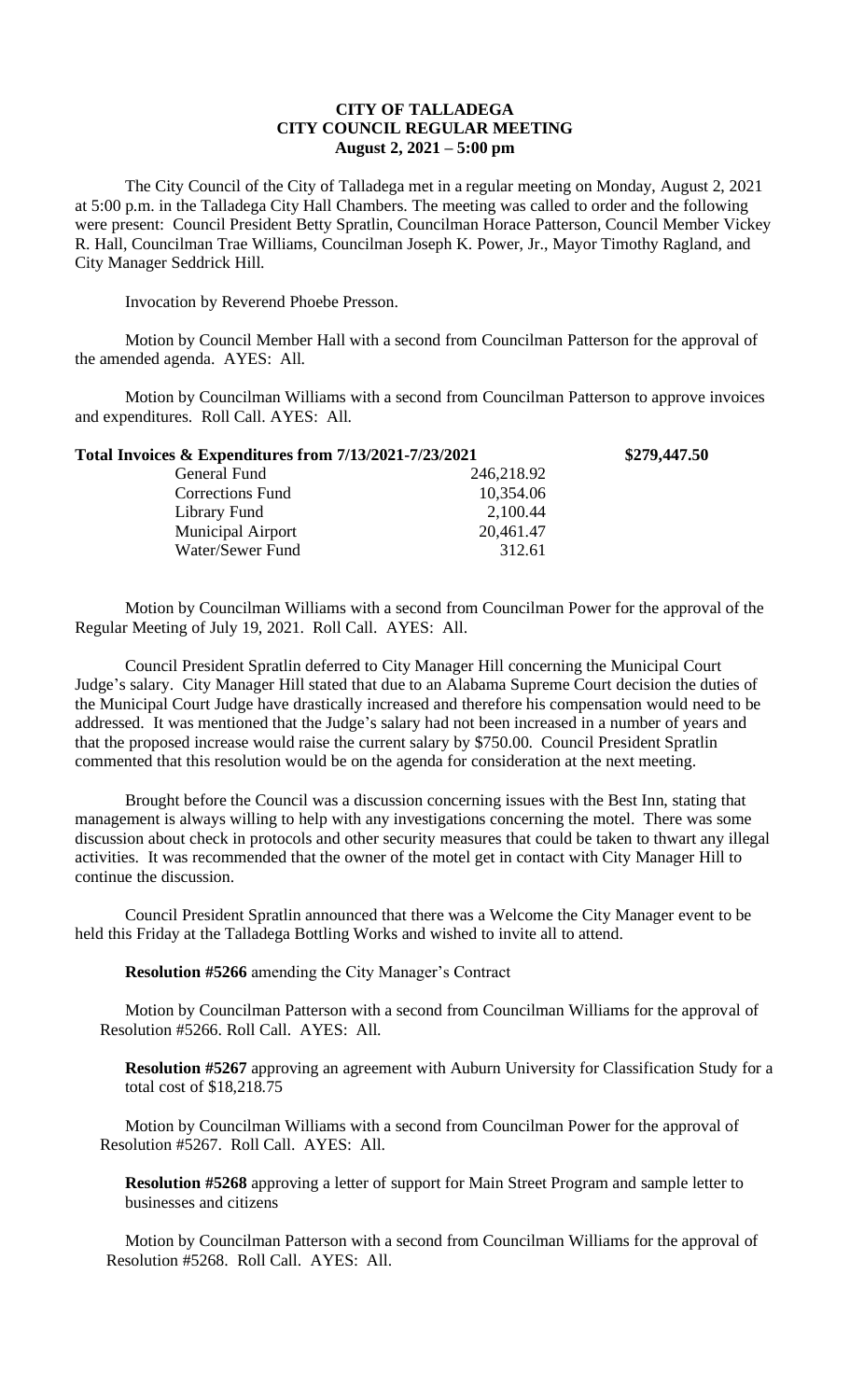There was some discussion concerning the Main Street Program, it was mentioned that the application process is extensive however after approval it would qualify the City to apply for grants to private foundations for economic development. It was also mentioned that it could take 2-3 years to receive approval. Councilman Power commented that although it was pricy, several cities were successful and some not so successful with the program.

**Resolution #5269** approving support for Alabama Committees of Excellence

Motion by Councilman Patterson with a second from Councilman Williams for the approval of Resolution #5269. Roll Call. AYES: All.

Motion by Councilman Patterson with a second by Council President Williams to approve invoices and expenditures for the Water Department. Roll Call. AYES: All.

**Water Department Expenditures for 7/13/2021 to 7/23/2021 \$ 316,070.54** Water/Sewer Fund 316,070.54

**Resolution #5265** authorizing the City Manager to execute a Warrant Purchase Agreement with Piper Sandler & Co. for the Series 2021 Water and Sewer Revenue Warrants

Motion by Councilman Patterson with a second from Councilman Williams for the approval of Resolution #5265. Roll Call. AYES: All.

City Manager Hill wished to thank the Council for approving the resolutions for the Mainstreet Program and the Alabama Committees of Excellence program. It was also mentioned that the ACE program would allow the association to come in for free to develop a plan for vision, statement, and goals. It was also said that the program would come back to help implement those plans. He also wished to thank the Council for approving the resolution for GEDI to look at the classification of the City. City Manager Hill also stated in partnership with East Central Alabama Area Health Education Center, there would be a Covid-19 testing and vaccine site set up at the Piggly Wiggly parking lot for 2 years. Also mentioned was a meeting with Career Life to finalize an internship program for high school students, as well as a certain technical college interested in moving to the City, the hire of a new Building Inspector, mention of several local grass maintenance companies willing to help the City catch up on grass growth, did a tour of all City Parks with Director Ammons and the possibility of revitalizing some of the parks through park bonds, had a productive meeting with Alabama Power concerning the LED transition, and met with the family involved in the incident at Best Inn.

Council Member Hall commented that there was another shooting resulting in the death of a 17 year-old on Tinney St.

Councilman Patterson inquired about the status of the proposal submitted by Jimmy Williams. It was mentioned that the Hall of Heroes had been sent an appropriation request application. Councilman Patterson next requested a report from agencies who had received appropriations from the City to present their accomplishments, also stating that there needs to be guidelines agencies would need to adhere to. It was mentioned that this year's application has additional requirements added to the application. City Manager Hill commented that Reverend Phoebe Presson was present to speak about her funding. Reverend Presson stated that she would give a presentation at the next meeting.

Council President Spratlin wished to thank everyone who volunteered to work the United Way's food give away. She also mentioned that there was a back-to-school event on July 7 and wished to thank the City Manager. Council President Spratlin also welcomed the Mayor back and wished to thank him for putting together the clean up day done by the football players around the Square.

Mayor Ragland wished to recognize the football team for their hard work around the Square on Friday. He also wished to thank Dr. Lee and Principal Williams, football team, coaches, Alethia House, 100 Men, Men of Valor, Dr. Presson, and Teri Alexander for hosting an event Saturday for the community's children. Mayor Ragland commented that the Council was sent a contribution request to reimburse a portion of that event. Motion by Councilman Patterson with a second from Councilman Williams to approve a \$300 reimbursement for Talladega Downs for some of the expenses of the event for the community's children. Roll Call. AYES: All.